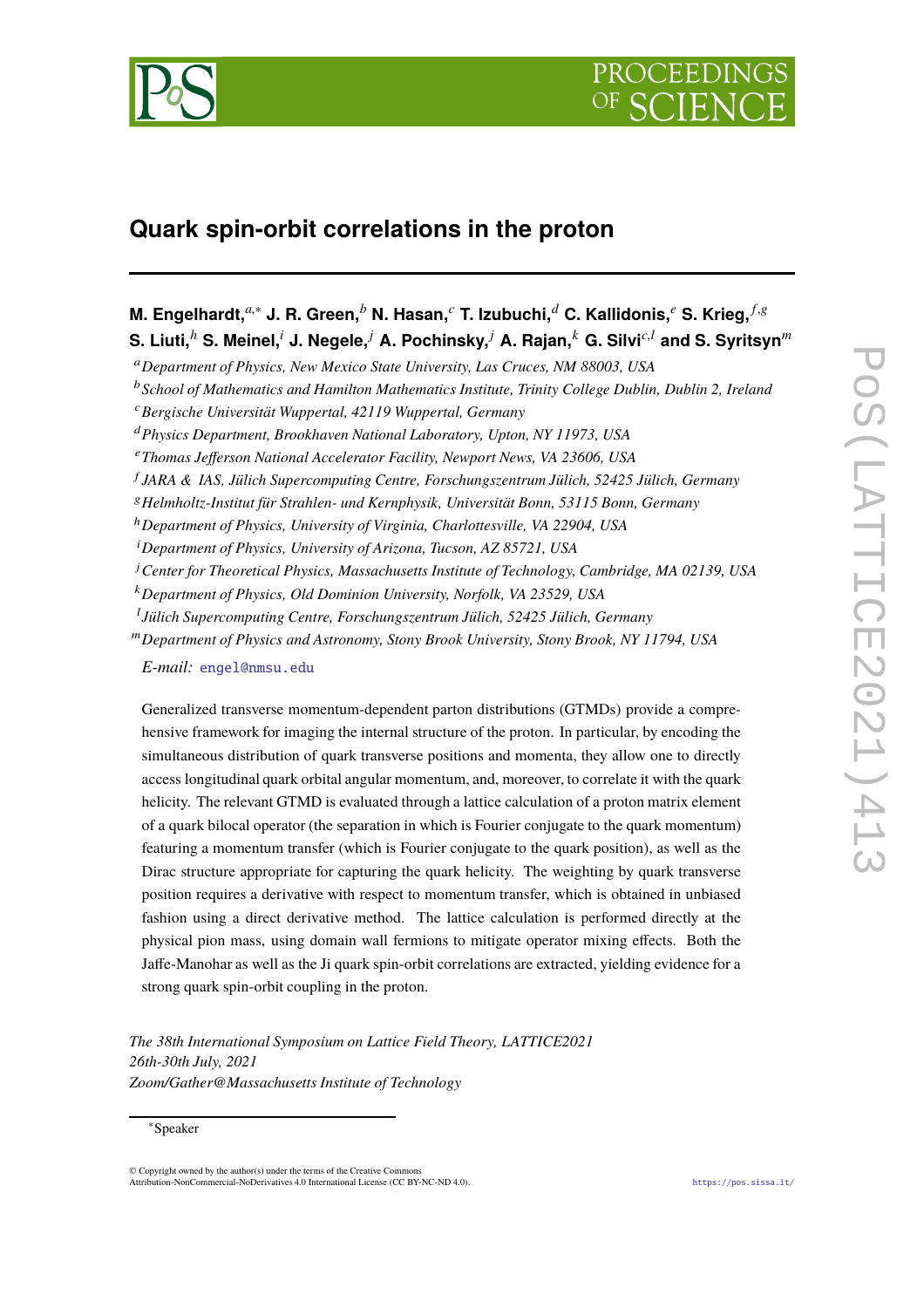## **1. Introduction**

The dynamics of the angular momenta of the confined quarks in the proton constitute a central topic of hadron structure physics. Their description requires consideration of the full set of degrees of freedom available to quarks; orbital angular momentum (OAM) depends both on quark position and momentum, and the full quark angular momentum moreover includes the quark spin. A combined accounting for these characteristics is provided by (polarized) Wigner distributions that simultaneously encode position and momentum, or, equivalently, generalized transverse momentum-dependent parton distributions (GTMDs), which are related to the former by Fourier transformation: The quark impact parameter, i.e., transverse position, is Fourier conjugate to the transverse momentum transfer in the GTMD. The GTMD framework moreover provides control over the ambiguity in partitioning OAM among the quark and gluon degrees of freedom that is inherent in a gauge theory. Owing to gauge invariance, quark degrees of freedom cannot be considered in complete isolation, but must be accompanied by gluonic admixtures. The two most prominent schemes for defining these admixtures are the ones due to Ji [\[1](#page-6-0)] and to Jaffe and Manohar [\[2](#page-6-1)]. These schemes can be incorporated into the definition of GTMDs in well-defined fashion.

The GTMD framework has been employed to directly evaluate quark OAM in the proton in Lattice QCD calculations [\[3,](#page-6-2) [4\]](#page-6-3), extending the scope of lattice considerations of OAM beyond the traditional avenue invoking Ji's sum rule [\[5\]](#page-6-4), which is focused specifically on the Ji decomposition of OAM. A continuous, gauge-invariant interpolation between Ji and Jaffe-Manohar quark OAM was obtained, revealing that Jaffe-Manohar quark OAM is significantly enhanced in magnitude compared to Ji OAM, by approximately 30%. Upon incorporating methodological improvements of the treatment of the momentum transfer, using a direct derivative method [\[4](#page-6-3)], the result for Ji OAM was reconciled with the one obtained Ji's sum rule, validating the approach.

Quark OAM itself does not reference the quark spin, and is obtained from a GTMD in which the quarks are unpolarized. On the other hand, in view of the strong chromodynamic fields through which a quark in the proton propagates, the coupling of quark spin and OAM is expected to constitute an important dynamical determinant of the angular momentum budget in the proton. To obtain enhanced insight into the interplay between quark spin and OAM, it is useful to quantify quark spin-orbit correlations in the proton. These can be obtained in a manner that largely parallels the calculation of quark OAM; essentially, the counting of quarks has to be weighted by their spin, leading to the evaluation of a GTMD in which the quarks are polarized (in the nomenclature of [\[6](#page-6-5)], it is the GTMD *G*<sup>11</sup> that encodes quark spin-orbit correlations). Here, a first lattice evaluation of quark spin-orbit correlations in the proton is presented, performed directly at the physical pion mass, employing a domain wall fermion ensemble furnished by the RBC/UKQCD collaboration.

## **2. Quark spin-orbit correlations**

The longitudinal quark spin-orbit correlation  $\langle 2L_3S_3 \rangle$  in an unpolarized proton propagating in the 3-direction can be obtained from a GTMD matrix element [\[7](#page-6-6)],

<span id="page-1-0"></span>
$$
\langle 2L_3 S_3 \rangle = \frac{1}{2P^+} \epsilon_{ij} \frac{\partial}{\partial z_{T,i}} \frac{\partial}{\partial \Delta_{T,j}} \frac{\langle p' | \overline{\psi}(-z/2) \gamma^+ \gamma^5 U[-z/2, z/2] \psi(z/2) | p \rangle}{S[U]} \Big|_{z^+ = z^- = 0, \ \Delta_T = 0, \ z_T \to 0} \tag{1}
$$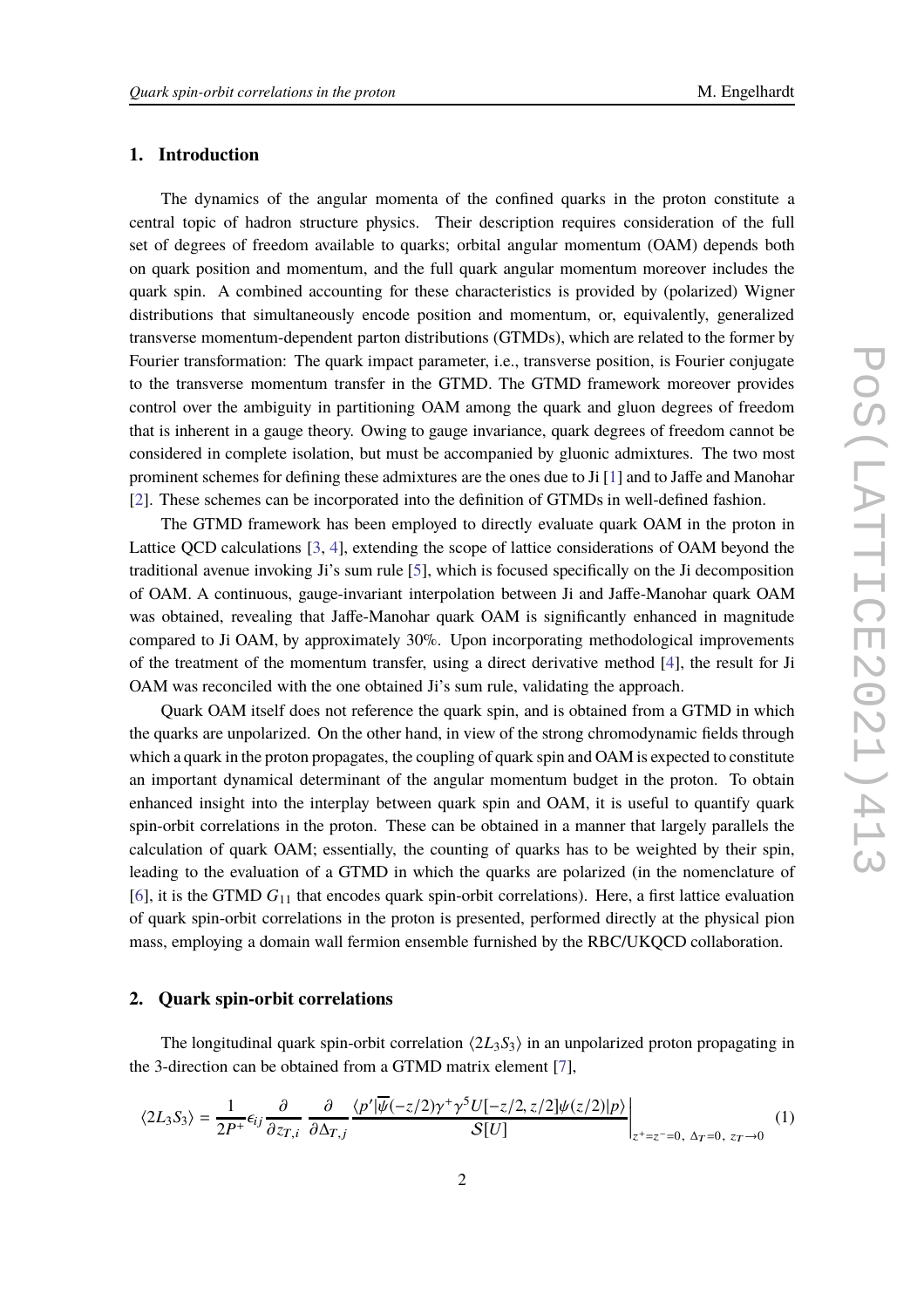which differs from the matrix element that determines longitudinal quark OAM,  $\langle L_3 \rangle$ , merely by the inclusion of the  $\gamma^5$  structure weighting by helicity, and the fact that the proton state needs to be longitudinally polarized if one wishes to access OAM itself. A number of remarks are in order regarding eq.  $(1)$ . The in- and outgoing proton momenta  $p, p'$  differ by a transverse momentum transfer  $\Delta_T$ , i.e.,  $p = P - \Delta_T/2$ ,  $p' = P + \Delta_T/2$ , with the spatial component of *P* pointing in 3-direction. Given that  $\Delta_T$  is Fourier conjugate to the quark impact parameter,  $b_T$ , taking the derivative with respect to  $\Delta_T$  and evaluating it at  $\Delta_T = 0$  corresponds to taking the average of  $b_T$ . Conversely, the operator separation *z* in the quark bilocal operator, which is also chosen to be purely transverse,  $z \equiv z_T$ , is Fourier conjugate to the transverse momentum  $k_T$  of the quark. Thus, taking the derivative with respect to  $z_T$  and evaluating it at  $z_T = 0$  corresponds to taking the average of  $k_T$ . Here, caution must be exercised with respect to the limit  $z_T \rightarrow 0$ , which is associated with ultraviolet divergences. In [\(1\)](#page-1-0), the  $\Delta_T$  and  $z_T$  dependences are combined such as to yield the average  $b_T \times k_T$ , i.e., longitudinal OAM, correlated with the quark helicity through the  $\gamma^+ \gamma^5$  Dirac structure. In view of the specification  $z^+ = z^- = 0$ , also the longitudinal quark momenta are integrated over.

In addition to this kinematic structure, eq. [\(1\)](#page-1-0) depends on the choice of the Wilson line *U*, required by gauge invariance, that connects the quark operators. It is accompanied by a combined multiplicative soft and renormalization factor  $S[U]$  that compensates for the divergences associated with *U*. As in previous lattice TMD and GTMD studies [\[3,](#page-6-2) [4](#page-6-3), [8](#page-6-7)[–10](#page-6-8)], this factor will be canceled by forming an appropriate ratio of matrix elements in the further development below; as a result, it does not need to be specified further for present purposes. The choice of path for *U* is the feature that allows one to account for different definitions of quark OAM. As displayed in Fig. [1,](#page-2-0) staple-shaped paths  $U = U[-z/2, \eta v - z/2, \eta v + z/2, z/2]$  will be considered here, where the arguments of *U* denote positions that are joined by straight Wilson lines. The direction of the staple is given by the vector  $v$ , and its length by  $\eta$ .

<span id="page-2-0"></span>

**Figure 1:** Gauge connection path in the matrix element [\(1\)](#page-1-0).

The special case  $\eta = 0$  corresponds to a straight Wilson line connecting the quark operators directly. This case yields the quark OAM according to the Ji decomposition of angular momentum [\[11\]](#page-7-0). On the other hand, a staple-shaped path extending to infinity,  $\eta \to \pm \infty$ , yields Jaffe-Manohar quark OAM [\[12](#page-7-1)]. In the context of standard TMDs, such a staple-shaped link is interpreted as incorporating final state interactions of a struck quark in a (semi-inclusive) deep inelastic scattering process as it is leaving the proton; the staple legs correspond to hard, eikonal propagators of the struck quarks. Accordingly, the difference between Jaffe-Manohar and Ji OAM has been interpreted in terms of the torque experienced by a struck quark [\[13](#page-7-2)]. The staple length  $\eta$  of course can be varied (quasi-)continuously in a lattice calculation, and one thus obtains a gauge-invariant, continuous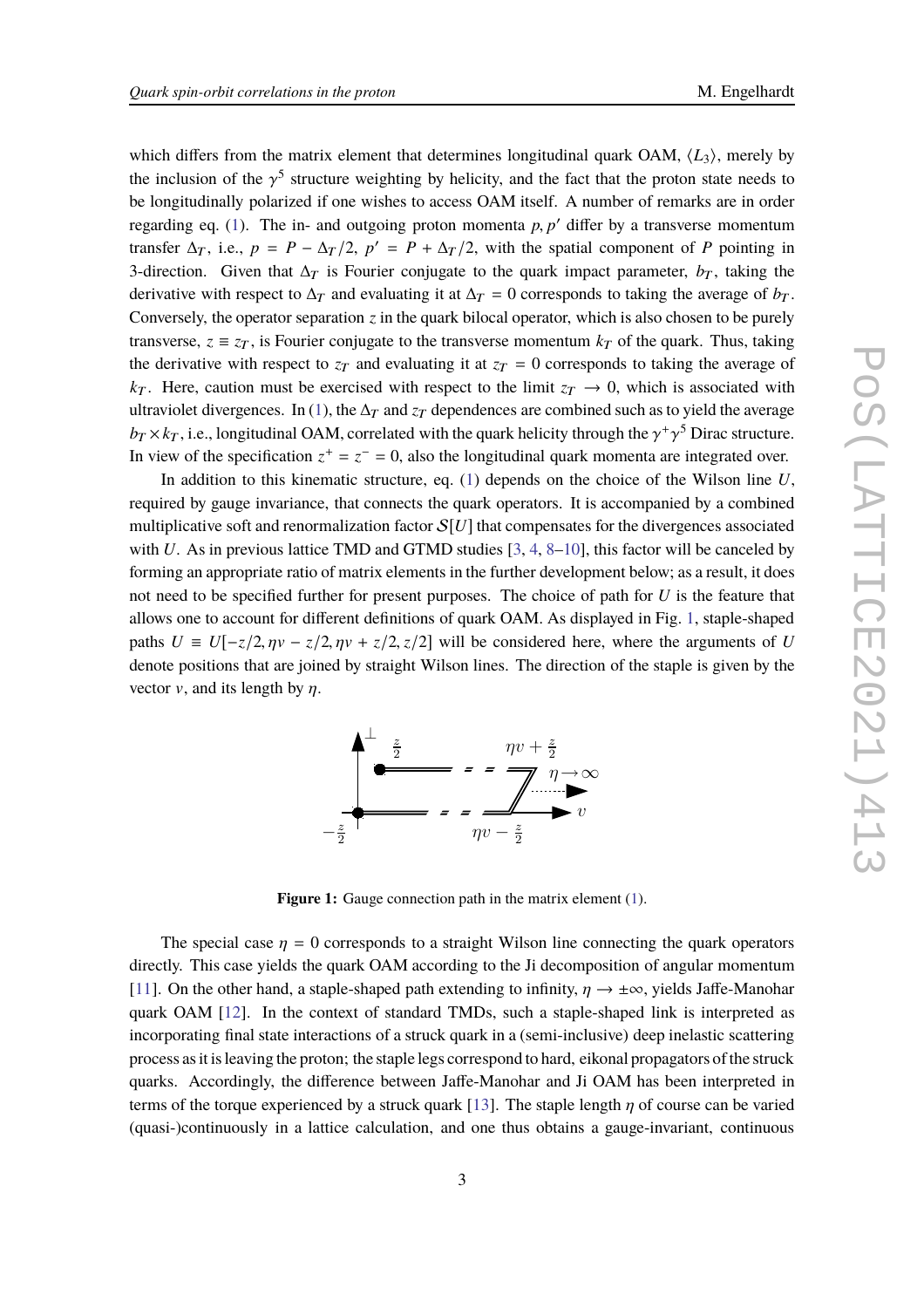interpolation between the two limits.

Given the aforementioned physical role of the gauge link, a natural direction  $\nu$  for the staple would appear to be a lightlike vector, along which the struck quark propagates away from the hadron remnant. This choice, however, leads to rapidity divergences that call for regularization, with a standard scheme being to rotate v into the spacelike region  $[14, 15]$  $[14, 15]$ . Then, [\(1\)](#page-1-0) depends on an additional Collins-Soper type rapidity regulator that can expressed in Lorentz-invariant fashion,

$$
\hat{\zeta} = \frac{v \cdot P}{\sqrt{|v^2|} \sqrt{P^2}}\tag{2}
$$

in terms of which the light-cone limit is approached for  $\hat{\zeta} \to \infty$ . As will be described below, this scheme is at the same time well-suited for casting the calculation of  $(1)$  as a lattice calculation.

It has already been noted above that, ultimately, a ratio of matrix elements will be constructed that serves to cancel the combined multiplicative soft and renormalization factor  $S[U]$ . A quantity suitable for this purpose in the present context is the number of valence quarks

$$
n = \frac{1}{2P^{+}} \frac{\langle p' | \overline{\psi}(-z/2) \gamma^{+} U[-z/2, z/2] \psi(z/2) | p \rangle}{\mathcal{S}[U]} \Big|_{z^{+}=z^{-}=0, \ \Delta_{T}=0, \ z_{T}\to 0} \tag{3}
$$

which differs from [\(1\)](#page-1-0) in that the weighting with  $b_T \times k_T$  is omitted (thus, the matrix element simply counts quarks), and also the helicity weighting with  $\gamma^5$  is missing. The latter choice is justified by the fact that domain wall fermions are used in the present calculation, respecting chiral symmetry, and therefore the vector and axial renormalization constants in the local limits of the operators coincide. For discretizations that break chiral symmetry, it would instead be appropriate to normalize specifically by the axial charge rather than the vector one. The factor  $S[U]$  is even in *z*<sub>T</sub> and therefore cancels in the ratio  $\langle 2L_3S_3 \rangle/n$ .

Preserving chiral symmetry in the fermion discretization moreover prevents the appearance of operator mixing effects [\[16](#page-7-5)[–19\]](#page-7-6) induced by the breaking of chiral symmetry. Such effects would invalidate the cancellation of renormalization factors through taking the ratio  $\langle 2L_3S_3 \rangle/n$ , since they would generate additional additive terms in the numerator and denominator of the ratio.

At finite lattice spacing *a*, the derivative with respect to  $z_T$  in [\(1\)](#page-1-0) is realized as a finite difference. The renormalized quantity therefore evaluated in practice is

<span id="page-3-0"></span>
$$
\frac{\langle 2L_3S_3 \rangle}{n} = \frac{1}{a} \epsilon_{ij} \left. \frac{\frac{\partial}{\partial \Delta_{T,j}} \left( \Phi^{[\gamma^+ \gamma^5]}(a\vec{e}_i) - \Phi^{[\gamma^+ \gamma^5]}(-a\vec{e}_i) \right)}{\Phi^{[\gamma^+]}(a\vec{e}_i) + \Phi^{[\gamma^+]}(-a\vec{e}_i)} \right|_{z^+ = z^- = 0, \ \Delta_T = 0}
$$
(4)

where the transverse indices *i* and *j* are summed over, and  $\Phi^{[\Gamma]}(z_T) = \langle p'|\overline{\psi}(-z/2)\Gamma U\psi(z/2)|p\rangle$ . In the local limit  $z_T \to 0$ , [\(4\)](#page-3-0) contains additional divergences, which, in view of the form of (4), are regularized by cutting off transverse momenta at the overall ultraviolet resolution of the calculation. This scheme a priori does not coincide with the standard  $\overline{MS}$  scheme, and a matching factor would be needed to connect to the latter. The results of the quark OAM calculation reported in [\[4\]](#page-6-3) suggest that this matching factor, at least in the  $\eta = 0$  limit, does not deviate significantly from unity within the statistical uncertainties typically achieved in these GTMD calculations.

The derivative with respect to momentum transfer in [\(4\)](#page-3-0), on the other hand, is realized employing an unbiased direct derivative method [\[20,](#page-7-7) [21](#page-7-8)], as laid out in detail for the GTMD calculations at hand in [\[4](#page-6-3)].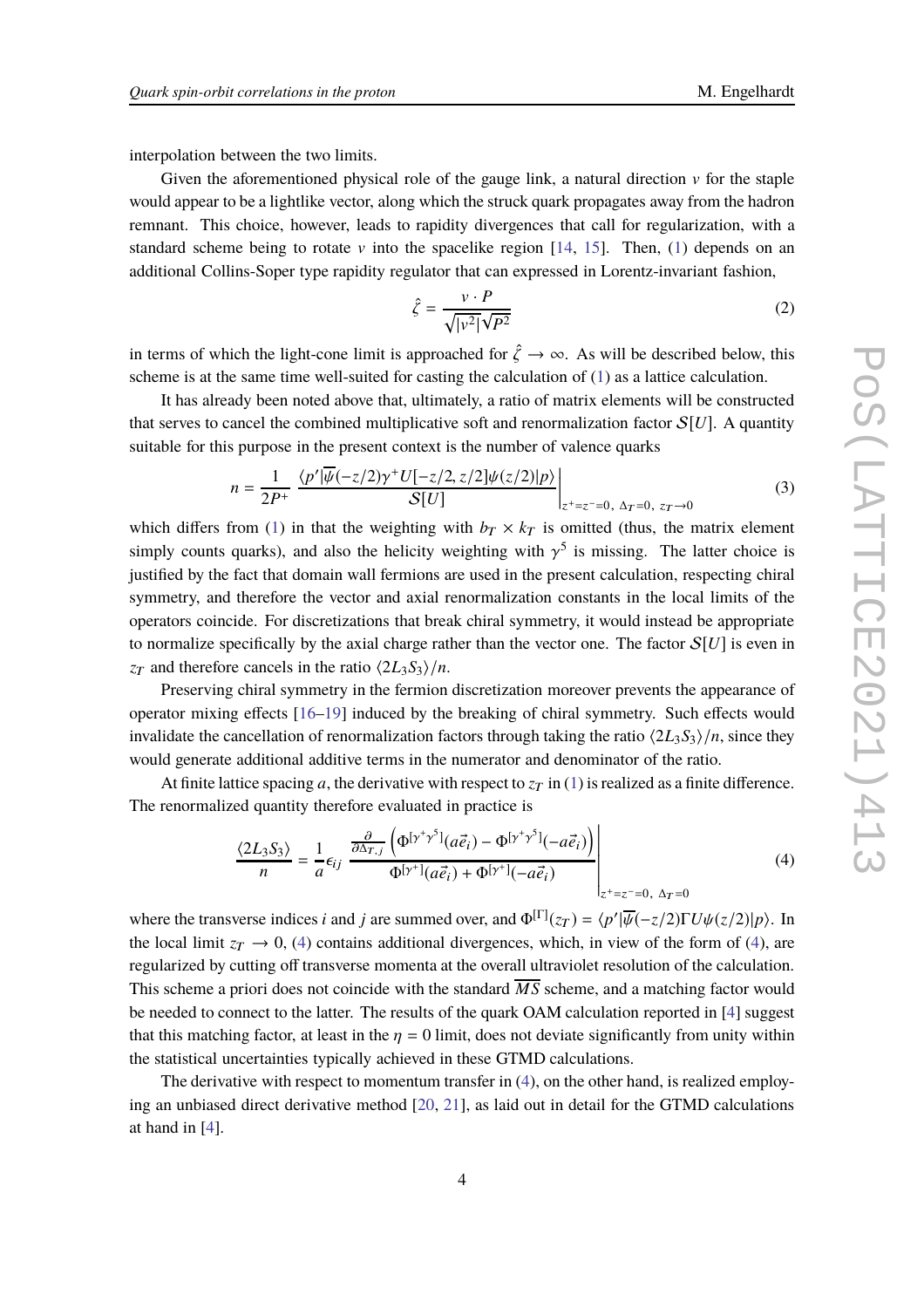<span id="page-4-0"></span>

**Figure 2:** Quark spin-orbit correlation in the proton as a function of staple length η. The large-|η| behavior is extracted from the plateau fits indicated by the black lines, where the values displayed for  $\eta \to \pm \infty$  are obtained by averaging the plateaus obtained on the positive and negative  $\eta$  sides.

#### **3. Lattice calculation and results**

To cast the evaluation of [\(4\)](#page-3-0) as a lattice calculation, it is necessary to boost [\(4\)](#page-3-0) to a Lorentz frame in which the operator defining  $\Phi^{[\Gamma]}(z_T)$  exists at a single time. This is the point for which a rapidity regulator scheme that renders the staple direction  $v$  spacelike, as described above, is crucial; once all separations in the problem, i.e.,  $z_T$  and  $\eta v$ , are spacelike, the requisite boost can be performed. After the boost, v points into the (longitudinal) 3-direction, and both  $z_T$  and  $\Delta_T$  lie in the transverse plane, orthogonal to each other.

The lattice calculation was performed using a domain wall fermion ensemble furnished by the RBC/UKQCD collaboration. The ensemble consisted of 130 lattices of extent  $48<sup>3</sup> \times 96$  with spacing 0.114 fm and pion mass  $m_{\pi} = 139$  MeV. An all-mode averaging scheme with 33280 low-accuracy and 520 exact samples for bias correction was employed. For this exploratory calculation, the fairly small source-sink separation  $8a = 0.91$  fm was used in order to control statistical fluctuations. Calculations were performed for two proton momenta,  $P_3 = 2\pi/(aL)$  and  $P_3 = 4\pi/(aL)$  (where  $L = 48$  is the spatial extent of the lattice). These correspond to the rapidity regulator values  $\hat{\zeta} = 0.23$ and  $\hat{\zeta} = 0.46$ .

The numerical results are summarized in Fig. [2.](#page-4-0) Data for the isovector, *u*−*d* quark combination are displayed, in which disconnected diagram contributions to the proton matrix elements cancel; such disconnected contributions were not evaluated in the present calculation. The quark spin-orbit correlation  $\langle 2L_3S_3 \rangle$  is shown as a function of the staple length  $\eta$ , interpolating between the  $\eta = 0$ Ji limit and the  $\eta \to \pm \infty$  Jaffe-Manohar limit, which is obtained by extrapolation. A marked dependence on  $\eta$  is observed, which is even stronger than in OAM,  $\langle L_3 \rangle$ , considered by itself. In the latter case, the Jaffe-Manohar limit is enhanced in magnitude compared to the Ji limit by about 30% [\[4](#page-6-3)], whereas for the spin-orbit correlation, the enhancement is approximately 50%.

Comparing the results obtained for the two different values of the Collins-Soper type rapidity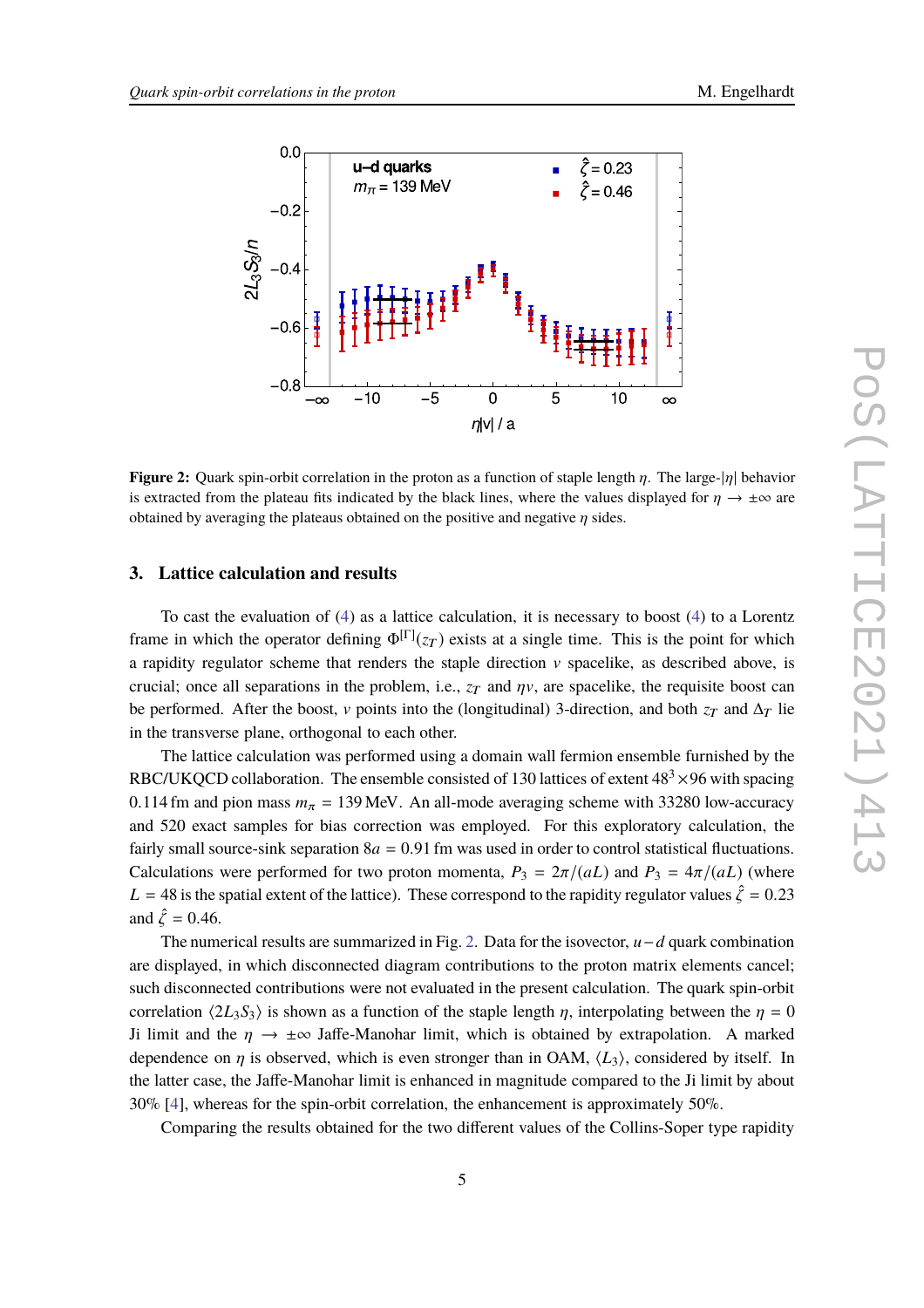regulator  $\hat{\zeta}$ , no strong dependence can be discerned. Indeed, in the  $\eta = 0$  limit, there can be no dependence on  $\hat{\zeta}$ , since in that limit there is no staple direction v on which the results could depend. However, even in the large- $|\eta|$  Jaffe-Manohar limit, which in principle depends on  $\hat{\zeta}$ , no statistically significant variation is evident between the two surveyed values of  $\hat{\zeta}$ . This behavior was also seen for OAM itself [\[4\]](#page-6-3), where merely the  $\hat{\zeta} = 0$  data available in that calculation deviate significantly from the non-zero  $\hat{\zeta}$  results. Seemingly, the large- $\hat{\zeta}$  limit is approached rather quickly in these observables.

The spin-orbit correlation is negative and its magnitude is considerable. As a point of reference, consider the uncorrelated product  $2\langle L_3 \rangle \langle S_3 \rangle$  obtained in a longitudinally polarized proton. Of course, taking separate unpolarized averages over proton states, both factors in this product would be zero, whereas the spin-orbit correlation  $\langle 2L_3S_3 \rangle$  does not depend on whether the proton is longitudinally polarized or the unpolarized average is taken. The comparison is between, on the one hand, the indirect relative bias between quark OAM and quark spin induced by the proton being in any definite polarization state and, on the other hand, the direct correlation between quark OAM and quark spin. Taking recourse to the recent comprehensive study [\[5](#page-6-4)] of the Ji decomposition of proton spin at the physical pion mass, one has, for the two light quark flavors,

$$
\langle L_3^u \rangle = -0.22(3), \ \ 2\langle S_3^u \rangle = 0.86(2) \quad \implies \quad 2\langle L_3^u \rangle \langle S_3^u \rangle = -0.19(3) \tag{5}
$$

$$
\langle L_3^d \rangle = 0.26(2), \ \ 2\langle S_3^d \rangle = -0.42(2) \quad \implies \quad 2\langle L_3^d \rangle \langle S_3^d \rangle = -0.11(1) \tag{6}
$$

and, therefore, for the  $u - d$  quark combination,

$$
2\langle L_3^u \rangle \langle S_3^u \rangle - 2\langle L_3^d \rangle \langle S_3^d \rangle = -0.08(3)
$$
 (7)

amounting to only 1/5 of the direct correlation displayed in Fig. [2](#page-4-0) at  $\eta = 0$ . Therefore, there is a strong direct dynamical coupling between quark OAM and spin, resulting in a correlation that far exceeds the simple bias for these quantities induced by the proton being in any definite polarization state. The quark OAM and spin are (anti-)aligned rather rigidly, while the angular momentum of the quark as a whole is, in comparison, less constrained in its orientation with respect to the angular momentum of the rest of the constituents of the proton. This is reminiscent of the  $j_j$  coupling scheme in atomic physics, as opposed to the Russell-Saunders coupling scheme.

The result for the spin-orbit correlation obtained here is furthermore consistent with a phenomenological estimate obtained in [\[22\]](#page-7-9) by connecting the spin-orbit correlation to moments of generalized parton distributions (GPDs), cf. also [\[23](#page-7-10)] . For the *u*−*d* quark combination, the estimate obtained in [\[22](#page-7-9)] in the  $\eta = 0$  Ji limit,  $\langle 2L_3S_3 \rangle \approx -0.37$ , agrees well with the result exhibited in Fig. [2.](#page-4-0)

## **4. Summary**

Generalized transverse momentum-dependent parton distributions (GTMDs) provide a comprehensive framework for parametrizing the internal structure of hadrons. The present work expands the scope of Lattice QCD calculations of GTMD observables from the initial application to quark OAM in the proton [\[3](#page-6-2), [4](#page-6-3)] to quark spin-orbit correlations, thus providing more detailed insight into the dynamical determinants of the proton's internal angular momentum structure. A strong,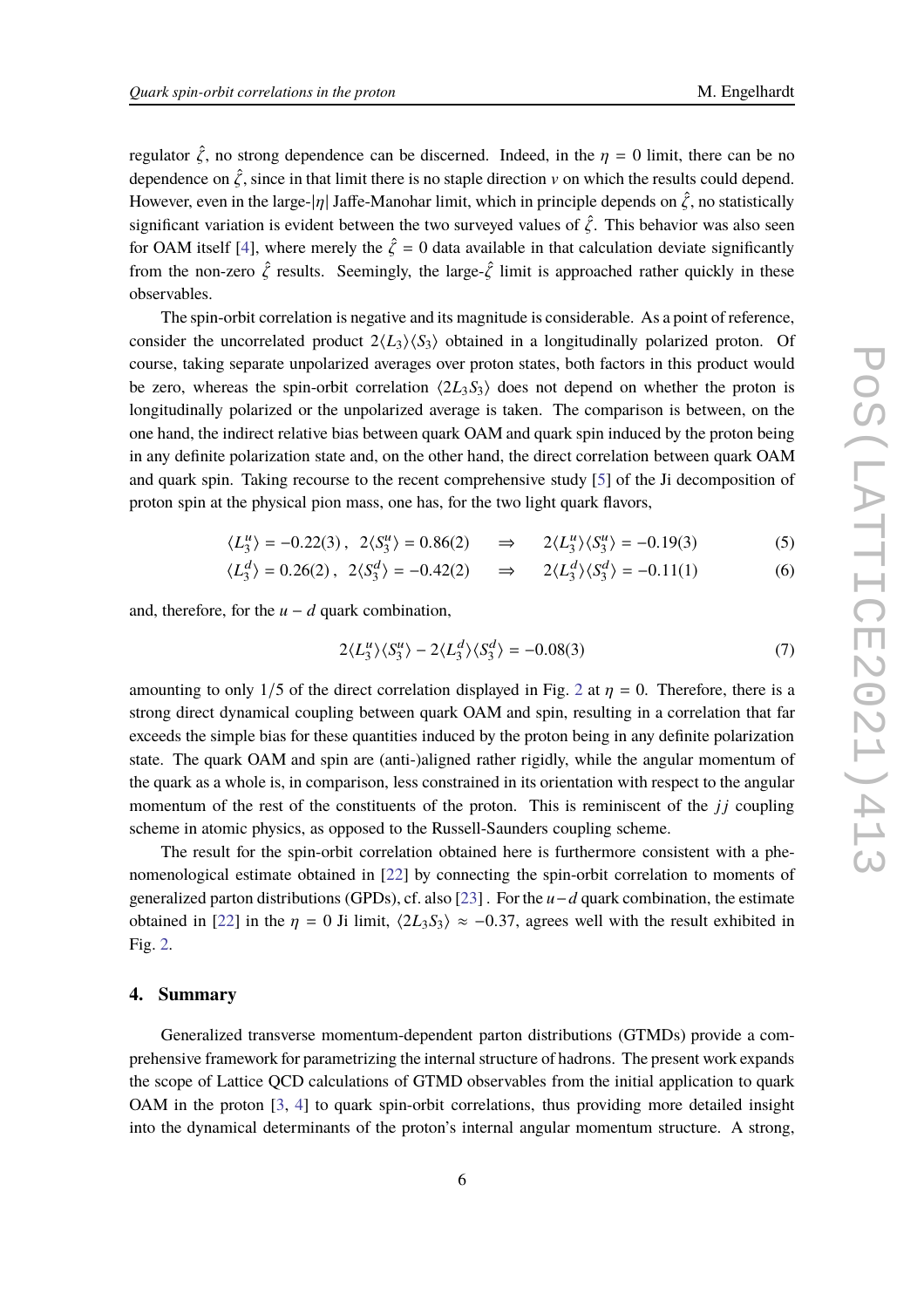negative spin-orbit correlation is found, which moreover is significantly enhanced in magnitude, by about 50%, when one transitions from the Ji to the Jaffe-Manohar definition of OAM. By performing the lattice calculation using domain wall fermions directly at the physical pion mass, systematic uncertainties that would be engendered by breaking chiral symmetry in the fermion discretization, as well as ones associated with chiral extrapolation were eliminated; nonetheless, other systematic effects remain to be brought under control in future work, among them, e.g., excited state contaminations that may be significant for the fairly small source-sink separation employed in the present study.

## **Acknowledgments**

Computing time granted by the John von Neumann Institute for Computing (NIC) and provided on the supercomputer JURECA [\[24](#page-7-11)] (Booster module) at Jülich Supercomputing Centre (JSC) is gratefully acknowledged, as are resources provided by the U.S. DOE Office of Science through the National Energy Research Scientific Computing Center (NERSC), a DOE Office of Science User Facility, under Contract No. DE-AC02-05CH11231. Calculations were performed employing the Qlua  $[25]$  software suite. S.M. is supported by the U.S. DOE, Office of Science, Office of High Energy Physics under Award Number DE-SC0009913. M.E., S.L., J.N. and A.P. are supported by the U.S. DOE, Office of Science, Office of Nuclear Physics through grants numbered DE-FG02- 96ER40965, DE-SC0016286, DE-SC-0011090 and DE-FC02-06ER41444, respectively. S.S. is supported by the National Science Foundation under CAREER Award PHY-1847893. This work was furthermore supported by the U.S. DOE through the TMD Topical Collaboration.

## **References**

- <span id="page-6-0"></span>[1] X. Ji, Phys. Rev. Lett. **78**, 610 (1997).
- <span id="page-6-1"></span>[2] R. Jaffe and A. Manohar, Nucl. Phys. **B337**, 509 (1990).
- <span id="page-6-2"></span>[3] M. Engelhardt, Phys. Rev. **D 95**, 094505 (2017).
- <span id="page-6-3"></span>[4] M. Engelhardt, J. R. Green, N. Hasan, S. Krieg, S. Meinel, J. Negele, A. Pochinsky and S. Syritsyn, Phys. Rev. **D 102**, 074505 (2020).
- <span id="page-6-4"></span>[5] C. Alexandrou, S. Bacchio, M. Constantinou, J. Finkenrath, K. Hadjiyiannakou, K. Jansen, G. Koutsou, H. Panagopoulos and G. Spanoudes, Phys. Rev. **D 101**, 094513 (2020).
- <span id="page-6-5"></span>[6] S. Meißner, A. Metz and M. Schlegel, JHEP **0908**, 056 (2009).
- <span id="page-6-6"></span>[7] C. Lorcé and B. Pasquini, Phys. Rev. **D 84**, 014015 (2011).
- <span id="page-6-7"></span>[8] B. Musch, P. Hägler, M. Engelhardt, J. Negele and A. Schäfer, Phys. Rev. **D 85**, 094510 (2012).
- [9] M. Engelhardt, P. Hägler, B. Musch, J. Negele and A. Schäfer, Phys. Rev. **D 93**, 054501 (2016).
- <span id="page-6-8"></span>[10] B. Yoon, M. Engelhardt, R. Gupta, T. Bhattacharya, J. R. Green, B. Musch, J. Negele, A. Pochinsky, A. Schäfer, and S. Syritsyn, Phys. Rev. **D 96**, 094508 (2017).